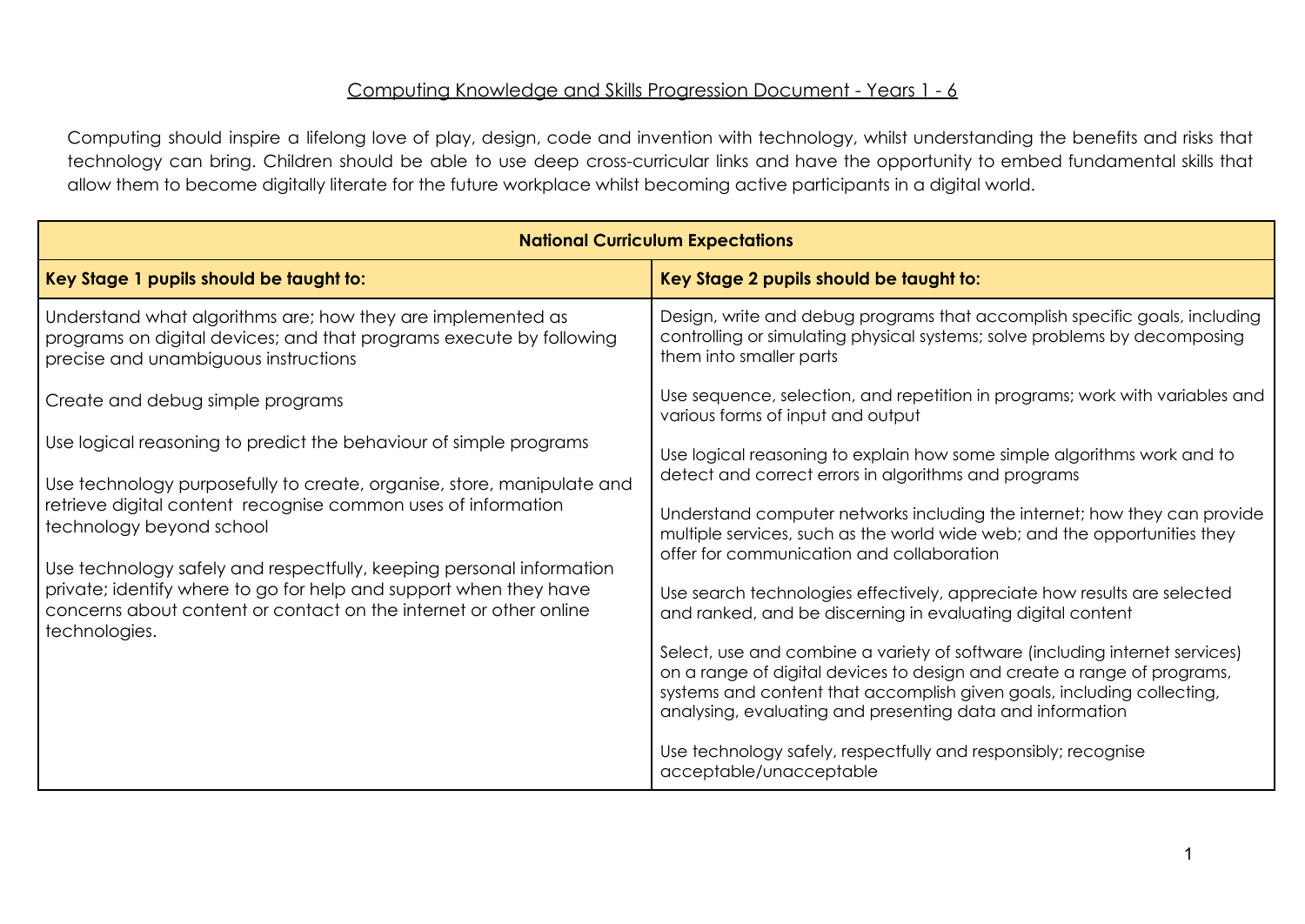| Year<br>Group | <b>E-safety</b>                                                                                                                                                                                                                                                                                                                              | Programming                                                                                                                                                                                                                                                                                                                                                                  | <b>Handling data</b>                                                                                                                                                                                                                                                         | <b>Digital Literacy</b>                                                                                                                                                                                                                                                                                                                                               | <b>Technology in our lives</b>                                                                                                                                                                                                                                                                                                                                 |
|---------------|----------------------------------------------------------------------------------------------------------------------------------------------------------------------------------------------------------------------------------------------------------------------------------------------------------------------------------------------|------------------------------------------------------------------------------------------------------------------------------------------------------------------------------------------------------------------------------------------------------------------------------------------------------------------------------------------------------------------------------|------------------------------------------------------------------------------------------------------------------------------------------------------------------------------------------------------------------------------------------------------------------------------|-----------------------------------------------------------------------------------------------------------------------------------------------------------------------------------------------------------------------------------------------------------------------------------------------------------------------------------------------------------------------|----------------------------------------------------------------------------------------------------------------------------------------------------------------------------------------------------------------------------------------------------------------------------------------------------------------------------------------------------------------|
|               | Children start using<br>computers from a very<br>early age and are<br>increasingly using the<br>Internet more and<br>more whether at<br>home, in school, on<br>their mobile phones or<br>on a games console.<br>With this in mind,<br>Internet safety and<br>knowing how to help<br>protect themselves<br>and others online is<br>essential. | Code is the language<br>used to instruct<br>computers/computer<br>programmes.<br>Developing an<br>understanding of the<br>basics of computer<br>programming and how<br>these programmes can<br>support our everyday<br>lives is important for all<br>pupils. It helps pupils<br>appreciate how things<br>work and how to solve<br>problems in a logical<br>and creative way. | It is through data<br>collection that we get<br>the quality information<br>we need to make<br>informed decisions.<br>It is important that<br>children learn to<br>collect data from a<br>variety of sources and<br>learn how to use,<br>analyse, present and<br>appraise it. | Digital literacy refers to<br>an individual's ability to<br>find, evaluate, and<br>compose clear<br>information through<br>writing and other<br>media on various<br>digital platforms.<br>Digital literacy includes<br>an individual's<br>grammar, composition,<br>typing skills and ability<br>to produce text,<br>images, audio and<br>designs using<br>technology. | Technology is an<br>inalienable part of our<br>everyday lives. Our<br>children are growing<br>up in a world with<br>technology all around<br>them. Technology,<br>which brings together<br>tools to promote<br>development, use and<br>information exchange,<br>has as its main<br>objective of making<br>tasks easier and the<br>solving of many<br>problems. |
| $\mathbf{1}$  | *Keep my password<br>private.<br>*Tell an adult when I<br>think something is not<br>right.<br>*Know what personal<br>information is.<br>*Follow E-safety rules<br>while online.<br>*Be polite and kind to<br>people online.                                                                                                                  | *Give instructions to my<br>friends.<br>*Learn vocabulary -<br>programming,<br>algorithms, debug.<br>*Input instructions to<br>digital devices.<br>*Use logical reasoning<br>for prediction.<br>*Begin to correct errors<br>I have made in<br>algorithms.                                                                                                                    | <i>*Talk about the</i><br>different ways in which<br>data can be shown.<br><i>*Collect information</i><br>(photos, sounds and<br>videos) - including<br>cross-curricular links.<br>*Classify information.                                                                    | *Learn how to save<br>documents.<br>*Retrieve documents I<br>have saved and<br>created.<br>*Use different devices.<br>*Enter text using a<br>keyboard.<br>*Use a mouse<br>appropriately.<br>*Express my ideas - for<br>example using a paint<br>programme.                                                                                                            | *Recognise digital<br>devices in school and<br>at home.<br>*Begin to understand<br>why we use<br>technology.                                                                                                                                                                                                                                                   |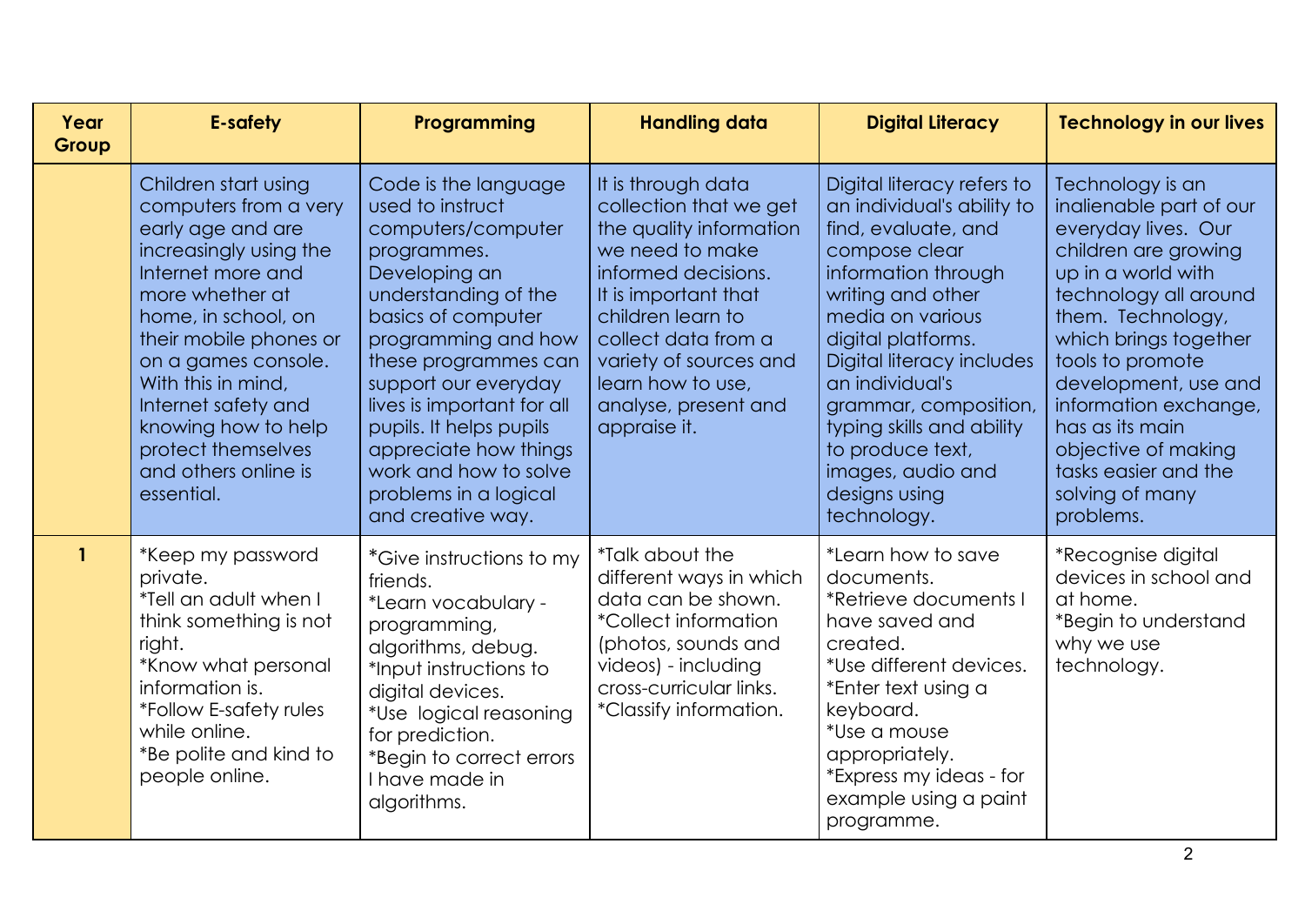| $\overline{2}$ | *Understand why<br>passwords and<br>information are kept<br>private.<br>*Recognise when<br>something is not right<br>and I am able to tell an<br>adult.<br>*Recognise that not<br>everyone is who they<br>say they are on the<br>internet.<br>*Understand the<br>importance of being<br>kind and polite to<br>people online and<br>know that these can<br>be reported online. | *Use specific language<br>to give instructions.<br>*Understand how<br>simple algorithms work.<br>*Understand what<br>problems simple<br>algorithms may have.<br>*Programme an<br>algorithm to make an<br>object move.<br>*Begin to use software<br>to create movements.                    | <i>*Talk about the</i><br>different ways I use<br>technology to collect<br>information using<br>various media devices.<br>*Analyse and explain<br>data I have collected.<br>*Tell you what kind of<br>information I could use<br>to help me investigate<br>a question. | *Use technology to<br>organise and present<br>my ideas in different<br>ways.<br><i>*Save and open files</i><br>on different devices.<br><i>*Confidently use</i><br>different devices.<br>*Use the keyboard<br>effectively.                                                                                               | * Tell you why I use<br>technology at home, in<br>the school and in the<br>community.<br>* I am starting to<br>understand that other<br>people have created<br>the information I have<br>used.<br>* Understand the<br>importance and<br>identify the benefits of<br>technology.<br>* I understand the<br>differences between<br>the internet and the<br>real world. |
|----------------|-------------------------------------------------------------------------------------------------------------------------------------------------------------------------------------------------------------------------------------------------------------------------------------------------------------------------------------------------------------------------------|--------------------------------------------------------------------------------------------------------------------------------------------------------------------------------------------------------------------------------------------------------------------------------------------|------------------------------------------------------------------------------------------------------------------------------------------------------------------------------------------------------------------------------------------------------------------------|--------------------------------------------------------------------------------------------------------------------------------------------------------------------------------------------------------------------------------------------------------------------------------------------------------------------------|---------------------------------------------------------------------------------------------------------------------------------------------------------------------------------------------------------------------------------------------------------------------------------------------------------------------------------------------------------------------|
| $\mathbf{3}$   | *Talk about what<br>makes a secure<br>password and<br>username and the<br>importance of it.<br>*Recognise the need<br>to protect my personal<br>information.<br>*Recognise the safety<br>features on websites.<br>*Understand why there<br>are age restrictions on<br>websites, social media<br>and games.                                                                    | *Break down problems<br>into smaller parts.<br>*Put programming<br>commands into a<br>sequence to achieve a<br>specific outcome.<br>*Detect a problem in<br>an algorithm which<br>could result in<br>unsuccessful<br>programming.<br>*Begin to write a simple<br>program.<br>*Describe the | *Arrange and organise<br>data.<br>*Search a ready made<br>database to answer<br>questions.<br>*Use data I have<br>collected to answer<br>questions.<br>*Add information to a<br>database.                                                                              | <i>*Create different</i><br>effects using a variety<br>of technological tools.<br>*Use text, graphics and<br>sound to develop<br>ideas in learning.<br>*Understand that<br>keyboards have<br>multiple purposes (not<br>just typing).<br>*Use a spell-checker<br>and understand it's<br>features.<br>*Edit and improve my | * Save and retrieve<br>work on the internet,<br>school network and on<br>my own device.<br>* Identify the basic<br>parts of a computer.<br>* Tell you ways to<br>communicate with<br>others online.<br>* Begin to understand<br>what copyright is.<br>* Use the search tools<br>to find and use<br>appropriate websites.                                            |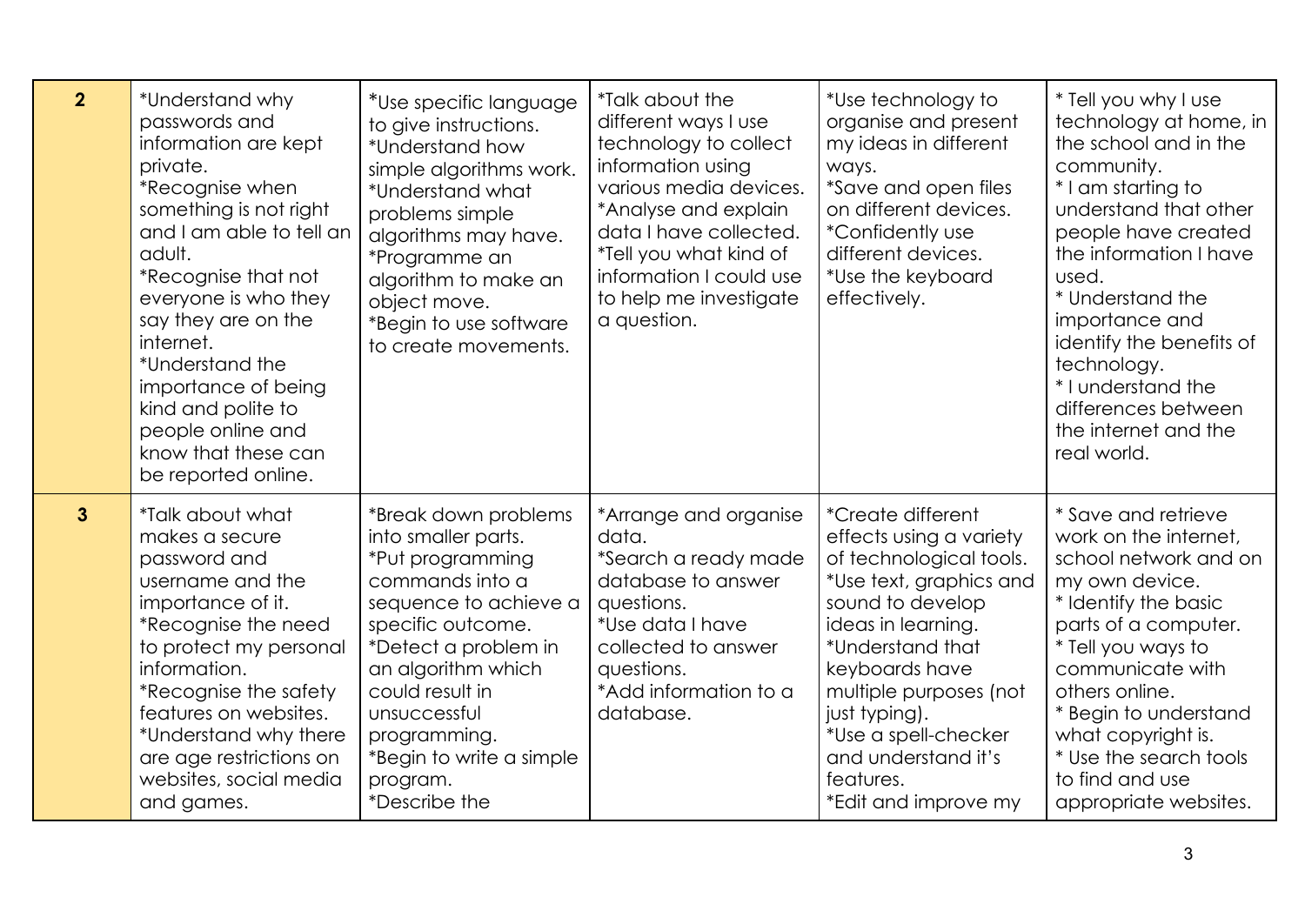|   | *Communicate with<br>adults about<br>downloading website<br>content and games.<br>*Act positively and<br>respectively when<br>commenting online.                                                                                                                                                                                                                                                                                                                                | algorithm I will need to<br>complete a simple<br>task.<br>*Keep testing my<br>program and<br>recognise when I need<br>to de-bug it.<br>*Use repetition in<br>programmes.                                                                                                                                                                                                                                                                                           |                                                                                                                                                                                                                                                      | work.                                                                                                                                                                                                                                                                                                                                                                                                               |                                                                                                                                                                                                                                                                                                                                                |
|---|---------------------------------------------------------------------------------------------------------------------------------------------------------------------------------------------------------------------------------------------------------------------------------------------------------------------------------------------------------------------------------------------------------------------------------------------------------------------------------|--------------------------------------------------------------------------------------------------------------------------------------------------------------------------------------------------------------------------------------------------------------------------------------------------------------------------------------------------------------------------------------------------------------------------------------------------------------------|------------------------------------------------------------------------------------------------------------------------------------------------------------------------------------------------------------------------------------------------------|---------------------------------------------------------------------------------------------------------------------------------------------------------------------------------------------------------------------------------------------------------------------------------------------------------------------------------------------------------------------------------------------------------------------|------------------------------------------------------------------------------------------------------------------------------------------------------------------------------------------------------------------------------------------------------------------------------------------------------------------------------------------------|
| 4 | *Choose a secure<br>username and<br>password.<br>*Know how to protect<br>myself online.<br>*Report concerns to an<br>adult and through<br>websites (CEOP).<br>*Know that anything I<br>post online can be<br>seen by others.<br>*Act positively and<br>respectfully online.<br>*Know how to use<br>technology safely.<br>*Choose websites and<br>games that are<br>appropriate for my<br>age.<br>*Understand why I<br>need to consult an<br>adult when<br>downloading anything. | *Decompose an<br>open-ended problem<br>into smaller parts.<br>*Debug errors in an<br>algorithm.<br>*Know that I need to<br>keep testing my<br>program while I am<br>putting it together.<br>*Write a simple<br>program using a<br>variety of tools.<br>*Recognise that an<br>algorithm will help me<br>sequence more<br>complex programmes.<br>*Use repetition and<br>sequencing within<br>programs.<br>*Create a simple<br>program to accomplish<br>a given goal. | <i>*Collect data and</i><br>identify errors.<br>*Organise data in<br>different ways.<br>*Analyse data to<br>answer questions.<br>*Present data in a<br>number of ways.<br>*Search a database to<br>answer questions<br>about my<br>information/data. | *Use photos, videos<br>and sound to have an<br>impact on an<br>audience.<br><i>*Confidently explore</i><br>new media.<br>*Change the<br>appearance of text.<br>*Create documents for<br>a particular purpose.<br><i>*</i> Use particular<br>shortcuts and skills<br>when using a<br>keyboard.<br>*Use a spell checker to<br>write and review my<br>work.<br>*Use an appropriate<br>tool to work<br>collaboratively. | *Identify whether a<br>resource I am using is<br>on the internet, the<br>school network or my<br>own device.<br>*Use a search engine<br>appropriately and<br>understand the<br>reliability of<br>information.<br>*Create a hyperlink to<br>a resource on the<br>internet.<br>*Understand what<br>copyright is and the<br>importance behind it. |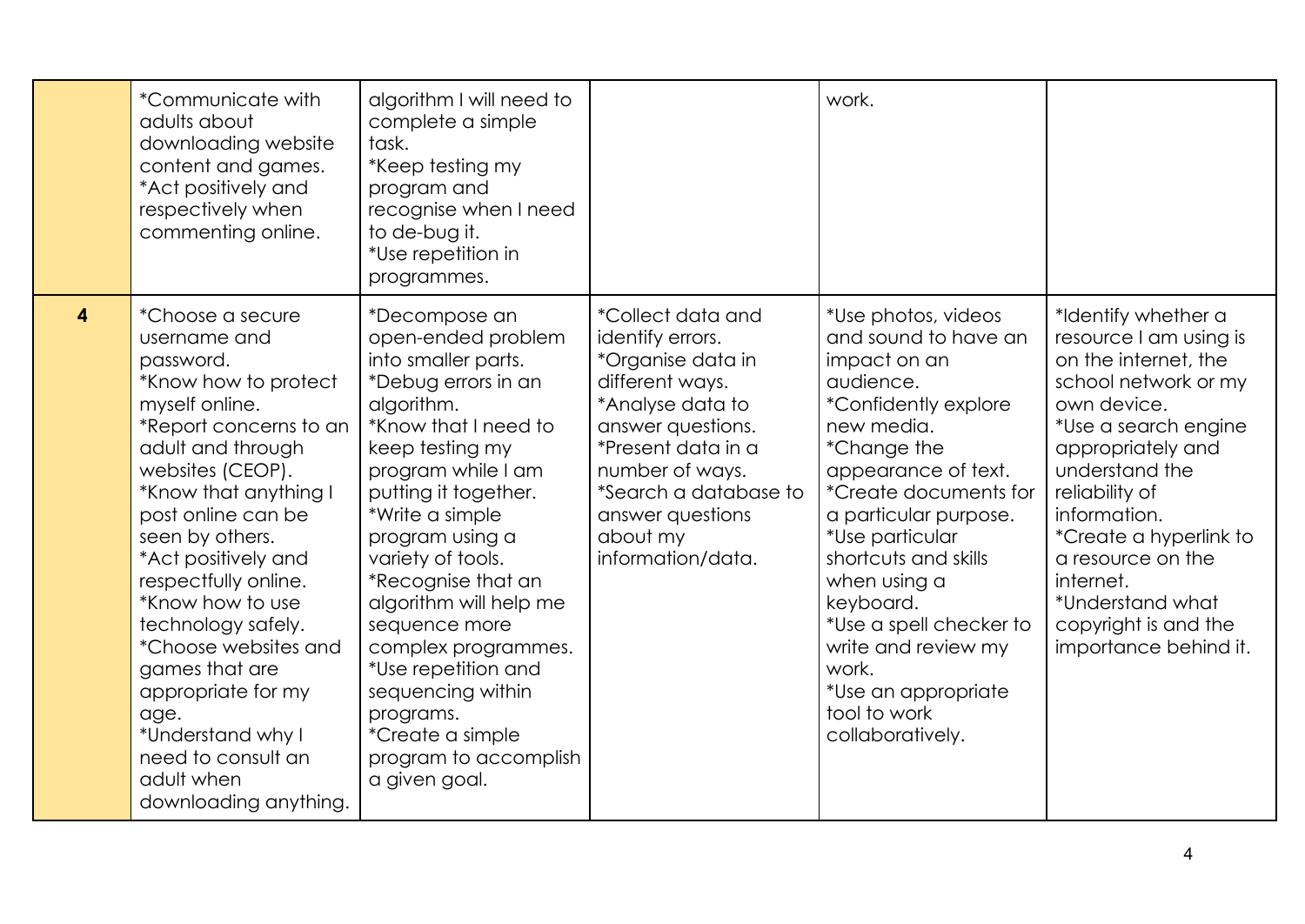| $5\phantom{.0}$  | *Protect my password<br>and other personal<br>info.<br>*Protect myself and<br>others and report any<br>concerns.<br>*Understand that<br>anything I post online<br>can be seen, used and<br>shared by others.<br><i>*Talk about the</i><br>dangers of spending<br>too long online or whilst<br>playing a game.<br><i>*Explain</i> the<br>importance of<br>communicating kindly<br>and respectively.<br>*Explain why I need to<br>protect my computer<br>or device.<br>*Understand how to<br>safely download<br>resources. | *Begin to design, write<br>and debug problems.<br>*Refine a procedure<br>using repeat<br>commands to improve<br>a program.<br>*Explore variables to<br>increase program<br>possibilities.<br>*Change and adapt<br>an input to create a<br>different output.<br>*Use commanding<br>vocabulary to achieve<br>an outcome.<br>*Use logical thinking,<br>imagination and<br>creativity to extend a<br>problem. | *Use a spreadsheet<br>and a database to<br>collect and record<br>data.<br>*Choose an<br>appropriate tool to<br>help me collect data.<br>*Present data in an<br>appropriate way.<br>*Refine my search by<br>using different<br>operators.<br>*Identify errors and<br>offer solutions. | *Use a range of media<br>to refine my work.<br>*Use prior skills and<br>knowledge to use<br>unfamiliar technology.<br>*Select appropriate<br>tools to share ideas.<br>*Confidently improve<br>my own and others<br>work. | *Identify and describe<br>different parts of the<br>internet.<br>*Enhance my<br>knowledge on<br>communication tools.<br>*Use a search engine<br>to find appropriate info<br>and check its reliability.<br>*Recognise and<br>evaluate sources I find<br>on the World Wide<br>Web.<br>*Find out information<br>and see where a<br>webpage's ownership<br>is. |
|------------------|--------------------------------------------------------------------------------------------------------------------------------------------------------------------------------------------------------------------------------------------------------------------------------------------------------------------------------------------------------------------------------------------------------------------------------------------------------------------------------------------------------------------------|-----------------------------------------------------------------------------------------------------------------------------------------------------------------------------------------------------------------------------------------------------------------------------------------------------------------------------------------------------------------------------------------------------------|--------------------------------------------------------------------------------------------------------------------------------------------------------------------------------------------------------------------------------------------------------------------------------------|--------------------------------------------------------------------------------------------------------------------------------------------------------------------------------------------------------------------------|------------------------------------------------------------------------------------------------------------------------------------------------------------------------------------------------------------------------------------------------------------------------------------------------------------------------------------------------------------|
| $\boldsymbol{6}$ | * Understand the                                                                                                                                                                                                                                                                                                                                                                                                                                                                                                         | * Design, write and                                                                                                                                                                                                                                                                                                                                                                                       | * Select appropriate                                                                                                                                                                                                                                                                 | * Explore new                                                                                                                                                                                                            | * Understand how                                                                                                                                                                                                                                                                                                                                           |
|                  | consequences of                                                                                                                                                                                                                                                                                                                                                                                                                                                                                                          | debug problems, whilst                                                                                                                                                                                                                                                                                                                                                                                    | resources to collect                                                                                                                                                                                                                                                                 | technology.                                                                                                                                                                                                              | computer networks                                                                                                                                                                                                                                                                                                                                          |
|                  | sharing too much                                                                                                                                                                                                                                                                                                                                                                                                                                                                                                         | recognising similarities                                                                                                                                                                                                                                                                                                                                                                                  | and present my data.                                                                                                                                                                                                                                                                 | Understand a range                                                                                                                                                                                                       | work and how they                                                                                                                                                                                                                                                                                                                                          |
|                  | information about                                                                                                                                                                                                                                                                                                                                                                                                                                                                                                        | to solutions that have                                                                                                                                                                                                                                                                                                                                                                                    | * Check my data that I                                                                                                                                                                                                                                                               | of media and use                                                                                                                                                                                                         | can provide multiple                                                                                                                                                                                                                                                                                                                                       |
|                  | myself online.                                                                                                                                                                                                                                                                                                                                                                                                                                                                                                           | been used before.                                                                                                                                                                                                                                                                                                                                                                                         | have collected for                                                                                                                                                                                                                                                                   | each one to its full                                                                                                                                                                                                     | services and                                                                                                                                                                                                                                                                                                                                               |
|                  | * Understand the                                                                                                                                                                                                                                                                                                                                                                                                                                                                                                         | * Explain and                                                                                                                                                                                                                                                                                                                                                                                             | accuracy.                                                                                                                                                                                                                                                                            | potential - including                                                                                                                                                                                                    | opportunities                                                                                                                                                                                                                                                                                                                                              |
|                  | consequences of not                                                                                                                                                                                                                                                                                                                                                                                                                                                                                                      | programme each of                                                                                                                                                                                                                                                                                                                                                                                         | * Interpret data that I                                                                                                                                                                                                                                                              | using them together.                                                                                                                                                                                                     | (communication and                                                                                                                                                                                                                                                                                                                                         |
|                  | being kind online.                                                                                                                                                                                                                                                                                                                                                                                                                                                                                                       | the steps within an                                                                                                                                                                                                                                                                                                                                                                                       | have collected.                                                                                                                                                                                                                                                                      | Evaluate mine and                                                                                                                                                                                                        | collaboration).                                                                                                                                                                                                                                                                                                                                            |